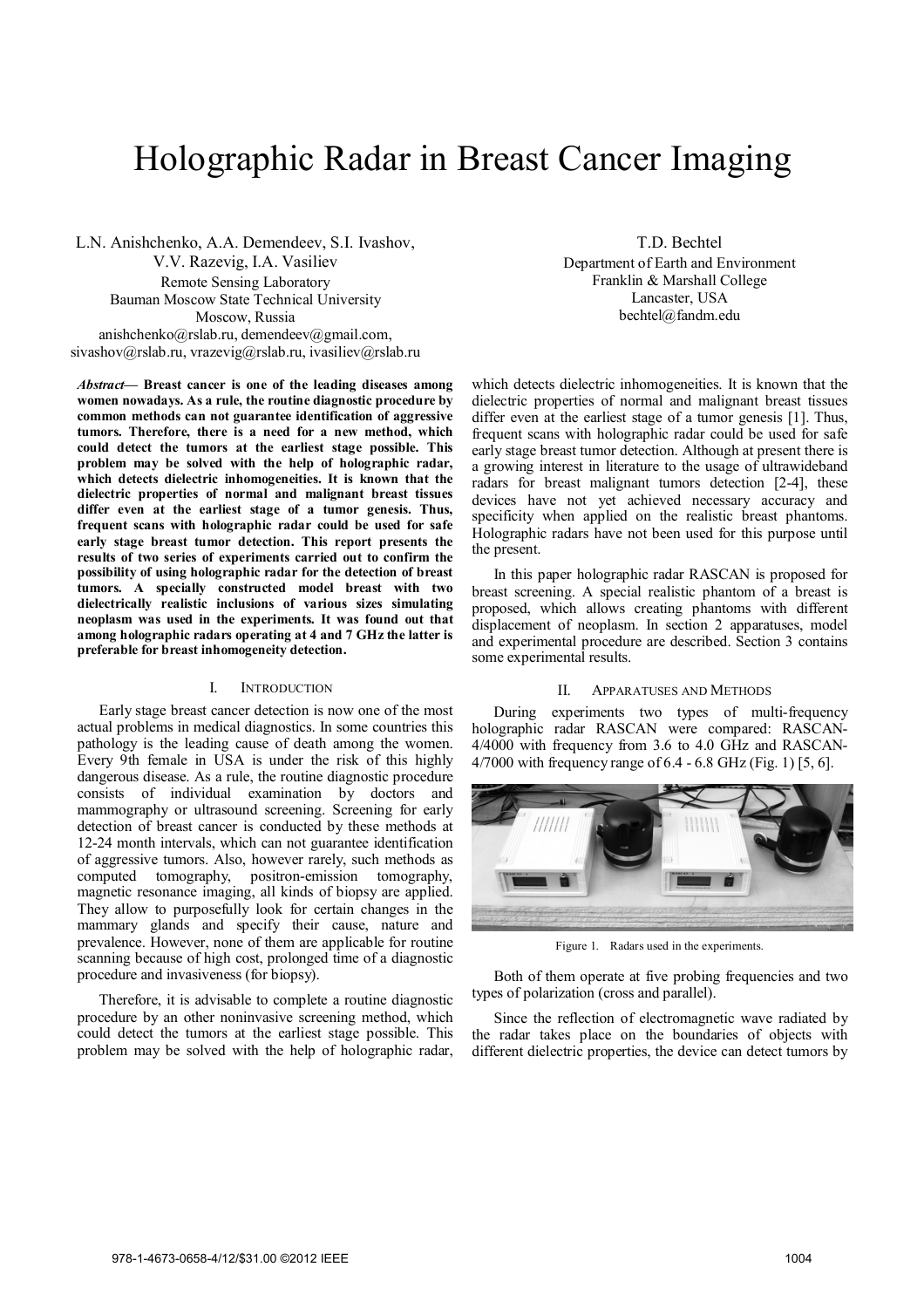presence of such re-scattered waves. To prove the fact several experiments were carried out on a special breast phantom.

It is always a challenge to construct realistic models of biological objects. In the literature many different breast phantoms are described [7-10]. The main disadvantage of such phantoms is their complexity. In this study a simple in use model proposed by Dr. S. Vesnin, who has been working in the field of breast cancer diagnostics for more that 20 years, was applied. The scheme of the experimental breast phantom with two heterogeneous inclusions of various sizes, simulating neoplasm, is presented in Fig. 2.



Figure 2. Scheme of the experimental model.



Figure 3. Photo of the experimental setup.

In the experimental phantom normal breast tissue was assumed to have the same dielectric properties as adipose tissue (dielectric constant is about 7 and conductivity 0.5 Sm/m [1]). It was simulated by lard, neoplasm and skin (dielectric constant is about 40 and conductivity 4 Sm/m [1]) by pudding. Radar head was connected to a control unit and through it to a PC. After that scanning procedure was carried out by the straight movements of the radar in series of 20 parallel lines for the full coverage of the experimental model.

For two of the RASCAN radars the experiments were conducted for next configurations of the breast phantom:

- phantom without inclusion (#1);
- phantom with inclusion and without the skin

layer (#2);

 completely assembled phantom: layers of normal breast tissue with inclusions covered with skin layer  $(\#3)$ .

For every experiment 2 images for each of the five probing frequencies are obtained (10 total images). In this paper only the most informative of them are given.

#### III. EXPERIMENTAL RESULTS

First of all preliminary experiments with phantom #1 were carried out. Their results showed that it is highly important to exclude any air gaps between antenna and breast phantom, because it may be the reason for a false alarm (Fig.4). Obviously, in case of any air gap presence there is a reflection from the surface of the phantom. Its amplitude is much higher than the same parameter for the reflection from the inner inhomogenities of the model.



Figure 4. Holographic image of the phantom #1.

This problem was solved by placing a plastic sheet between antenna and breast phantom surface. Thus the gapping was excluded and as it could be seen from the results (Fig. 5) there is not any significant variation of brightness in this case.



Figure 5. Holographic image of the phantom #1 (air gapping excluded).

It is easy to predict the fact that the contract for the fully assembled phantom #3 should be much lower than for the phantom  $\#2$ , because the reflection from the skin layer is much higher that from the normal breast tissue layer of the phantom. This statement was proved by the experimental data. For phantom #2 the inclusions are clearly discernible in the resulting image (Fig. 6). Variations in the brightness of the image depend on the transverse coordinate in longitudinal

Grants of RFBR and President of Russia МК-118.2011.9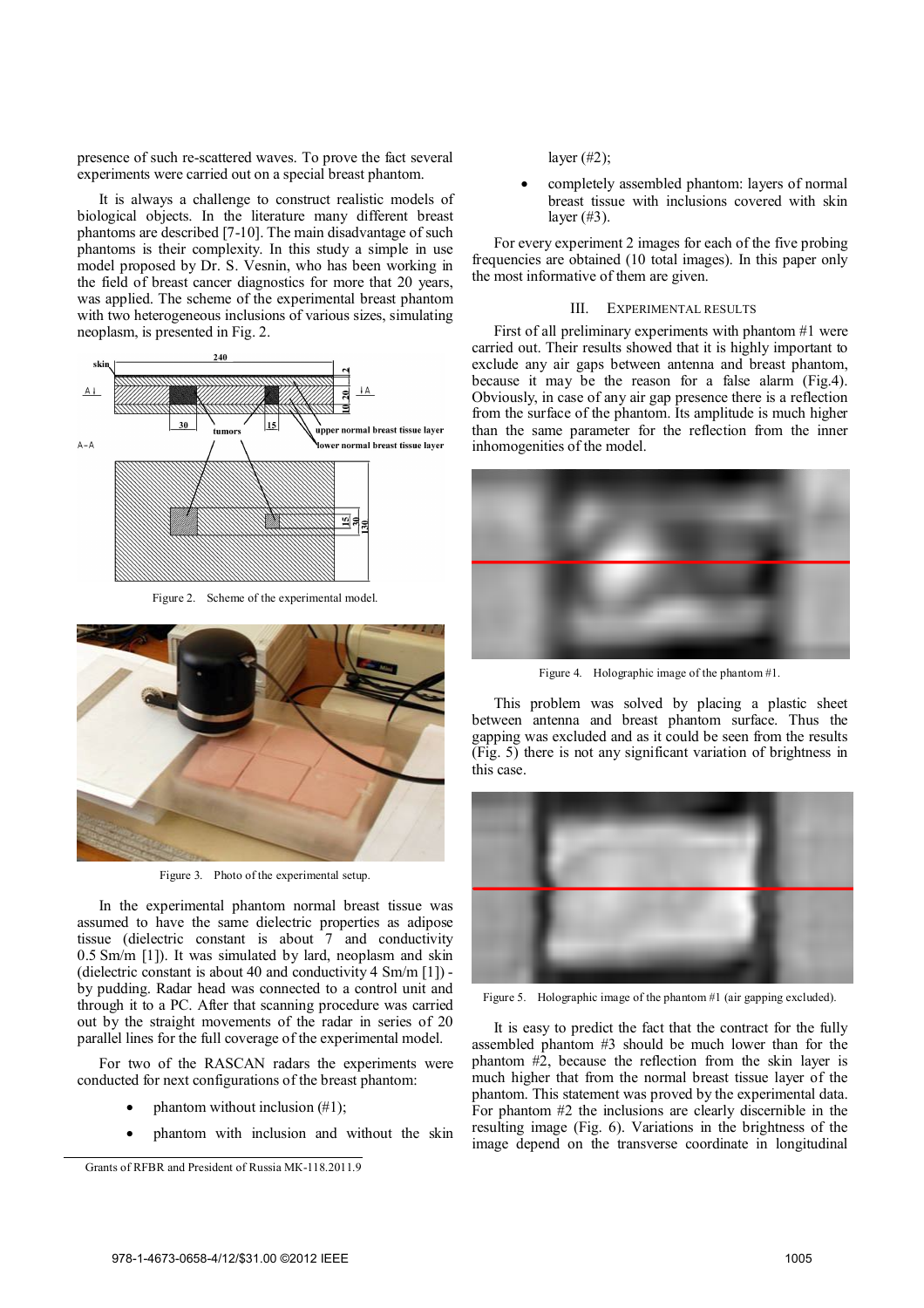sections also indicate the presence of inhomogeneities (Fig. 7, localizations of inhomoginities are circled).



Figure 6. Image of the breast phantom #2 (7 GHz in a parallel channel).



Figure 7. The plot of brightness dependence on the transverse coordinate (section from Fig. 6).

For phantom #3 the results are shown in Fig. 8 and 9. The inclusions can be determined, but not as clearly as in the experiments without skin (Fig.6, 7). That means that the skin layer blocks most of the radar signal.

Data given in Fig. 6-9 correspond to RASCAN4/7000, for RASCAN4/4000 they are quite similar but the resolution is lower.



Figure 8. Image of the breast phantom #3 (7 GHz in a parallel channel).



Figure 9. The plot of brightness dependence on the transverse coordinate (section from Fig. 8).

# IV. CONCLUSION

Experimental results showed that holographic radars RASCAN, used during the experiments, allow detection of dielectric inhomogeneity in biological tissues, e.g. tumor in normal breast tissue, due to significant differences in the dielectric properties.

Based on these experiments, we can conclude that though the skin layer greatly attenuates radar probing signal, tumor may still be detected by holographic radar. It was found out that among holographic radars operating at 4 or 7 GHz the latter is preferable for breast inhomogeneity detection. In further work it is proposed to apply reconstruction algorithms to the holograms, which may significantly improve the quality of the image and its resolution.

## ACKNOWLEDGMENT

The authors would like to express their gratitude to Dr. S. Vesnin for his assistance with creating the breast phantoms.

This work was supported by grants of the President of Russian Federation MK-118.2011.9 and Russian Foundation for Basic Research.

# **REFERENCES**

- [1] M. Lazebnik, L. McCartney, D. Popovic, C.B. Watkins, M.J. Lindstrom, J. Harter, S. Sewall, A. Magliocco, J.H. Booske, M. Okoniewski, and S.C. Hagness. A large-scale study of the ultrawideband microwave dielectric properties of normal breast tissue obtained from reduction surgeries, "Physics in Medicine and Biology", Vol. 52, 2637-2656, May 2007.
- [2] Klemm, M., et al.: Microwave Radar-Based Breast Cancer Detection: Imaging in Inhomogeneous Breast Phantoms. IEEE Antennas and Wireless Propagation Letters, vol. 8, (2009).
- [3] Bindu, G., S. J. Abraham, A. Lonappan, V. Thomas, C. K. Aanandan, and K. T. Mathew, "Active microwave imaging for breast cancer detection," Progress In Electromagnetics Research, PIER 58, 149-169, 2006.
- [4] Sill, J. M. and E. C. Fear, \Tissue sensing adaptive radar for breast cancer detection | Experimental investigation of simple tumor models, ' IEEE Transactions on Microwave Theory and Techniques, Vol. 53, No. 11, 3312-3319, Nov. 2005.
- [5] Sergey I. Ivashov, Vladimir V. Razevig, Igor A. Vasiliev, Andrey V. Zhuravlev, Timothy D. Bechtel, and Lorenzo Capineri, Holographic Subsurface Radar of RASCAN Type: Development and Applications, IEEE Journal of Selected Topics in Earth Observations and Remote Sensing, Volume 4, Issue 4, 2011.